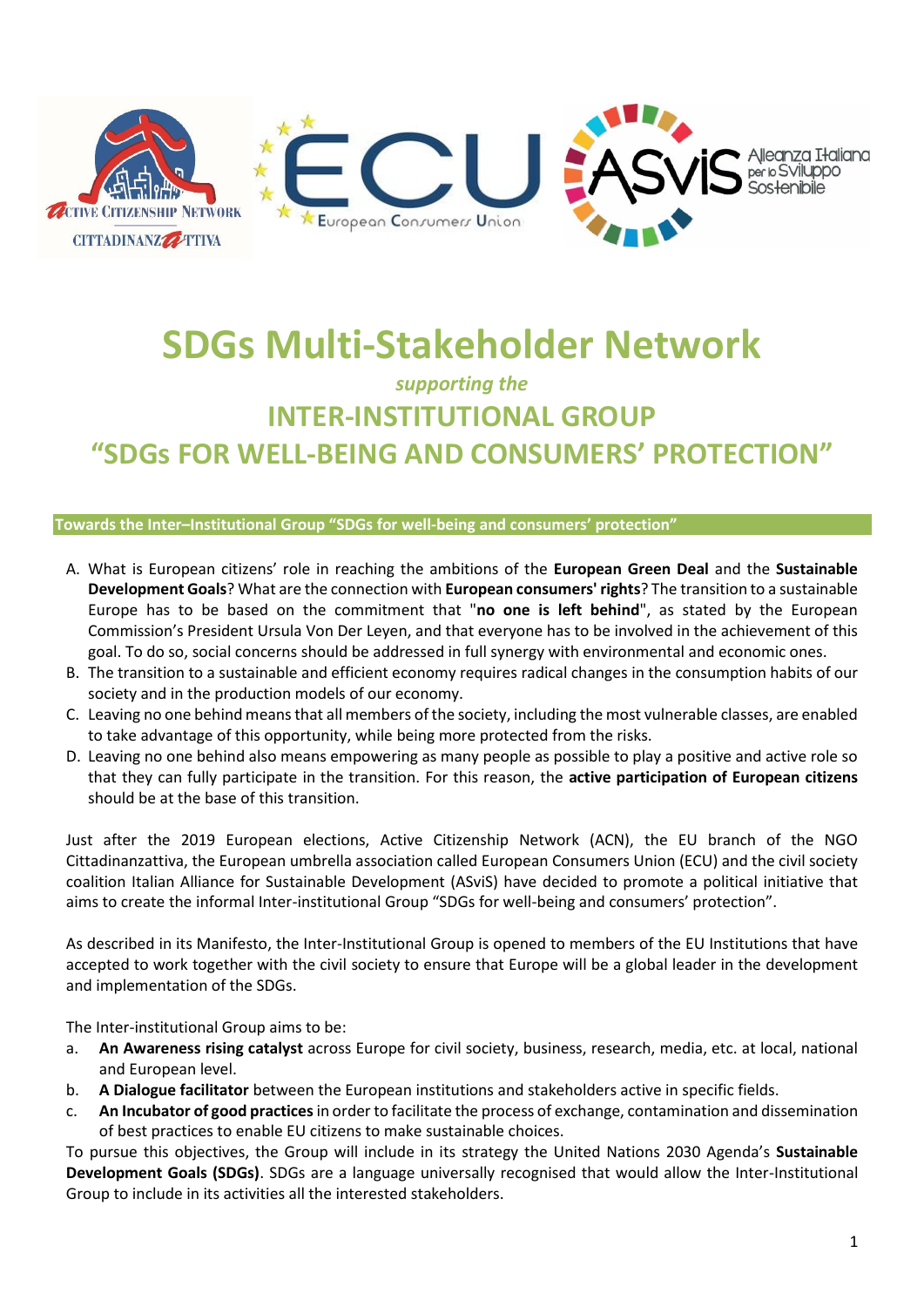#### **The role of the SDGs Multi-Stakeholder Network**

- a) The SDGs Stakeholder Network is the broader civil society-led network of SDGs stakeholders, promoted to endorse the Inter-institutional Group "SDGs for well-being and consumers' protection".
- b) It aims at understanding and discussing how the individual, as well as the private actor, can give a contribution to accomplish the objectives set in the SDGs and in the European Green New Deal. This will be done by raising awareness among European policymakers on the barriers that citizens and private actors face in making sustainable choices. The network also commits to spreading good practices of sustainable and responsible production & consumption among European Countries.
- c) The SDGs Multi-Stakeholder Network aims at collecting and sharing best practices, as well as comparing experiences from different EU Member States. These practices will be shared with the Members of the Interinstitutional Group to discuss with them how to promote consumers' rights and fostering sustainable production & consumption. The final objective is to share with the public clear and accessible information, making sustainability an easy and conscious choice for the EU citizens.

#### **Contacts**

| <b>ZACTIVE CITIZENSILIP NETWORK</b><br>CITTADINANZZZ TTIVA                                          | European Consumers Union                                         |                                                                                                                   |
|-----------------------------------------------------------------------------------------------------|------------------------------------------------------------------|-------------------------------------------------------------------------------------------------------------------|
| Cittadinanzattiva/ Active Citizenship<br><b>Network (ACN)</b>                                       | <b>European Consumer Union (ECU)</b>                             | Alleanza Italiana per lo Sviluppo Sostenibile<br>(ASviS) / Italian Alliance for Sustainable<br><b>Development</b> |
| Bianca Ferraiolo<br>Head of the Representative<br>Office to the EU at Active<br>Citizenship Network | Giuseppe Perretti<br>Liaison Officer with EU institutions at ECU | Andrea Bonicatti<br>Secretariat at ASviS                                                                          |
| b.ferraiolo@cittadinanzattiva.it<br>+32 489 705047                                                  | perretti@europeanconsumersunion.eu<br>+32 497 28 60 79           | andrea.bonicatti@asvis.net<br>+39 3349502881                                                                      |

### *#SDGsCitizenAlliance*

#### **Supporters**

To officially endorse the Inter-institutional Group, please contact the secretariat, co-hosted by the three promoter associations. Here you can find the list of the associations that to support the initiative since the beginning:

| 1 | Belgium         | <b>ECIT FOUNDATION</b>                                                                    | European<br>Citizens' rights,<br>Involvement and<br>Trust<br><b>Foundation</b> |
|---|-----------------|-------------------------------------------------------------------------------------------|--------------------------------------------------------------------------------|
| 2 | <b>Bulgaria</b> | <b>INDEX FOUNDATION</b>                                                                   | <b>Index</b><br>Foundation   <b>4   IDEX</b>                                   |
| 3 | Croatia         | ROZP - RAZVOJNA ORGANIZACIJA ZASTITE<br><b>POTROSACA</b>                                  | RAZVOJNA ORGANIZACIJA ZAŠTITE POTROŠAČ<br>SAVEZ UDRUGA ZA ZASTITU POTROŠ       |
| 4 | Cyprus          | <b>CONSUMERS</b><br><b>CYPRUS</b><br><b>UNION</b><br><b>AND</b><br><b>QUALITY OF LIFE</b> |                                                                                |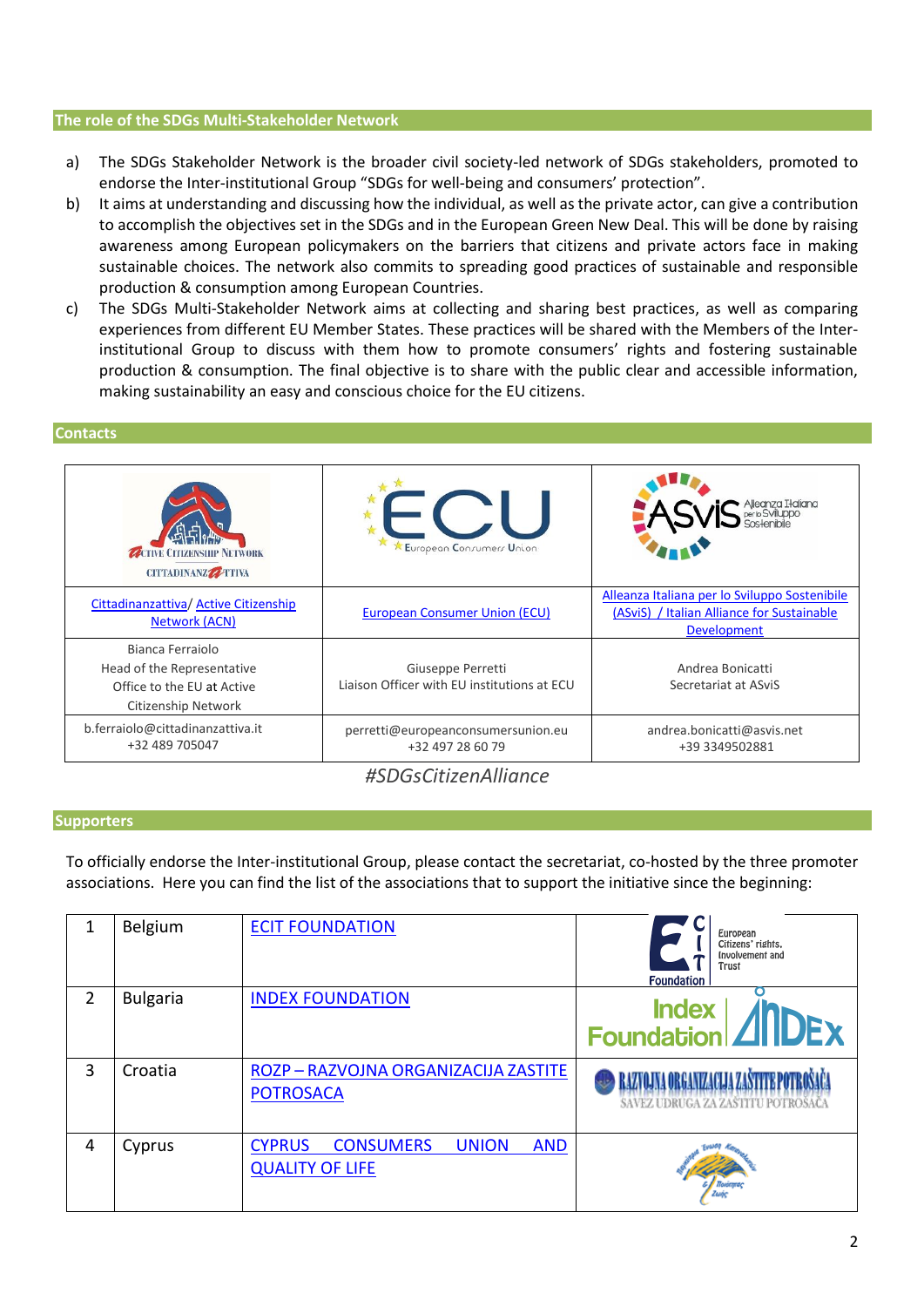| 5              | Czech<br>Republic | CONSUMER DEFENCE ASSOCIATION OF<br><b>MORAVIA AND SILESIA</b>                                                                                                                                                                                          |                                                                                                                                                                    |
|----------------|-------------------|--------------------------------------------------------------------------------------------------------------------------------------------------------------------------------------------------------------------------------------------------------|--------------------------------------------------------------------------------------------------------------------------------------------------------------------|
| 6              | Estonia           | <b>NGO</b><br><b>HOUSE</b><br><b>OF</b><br><b>CONSUMERS</b><br><b>COOPERATION</b>                                                                                                                                                                      | Tarbijate Koostöökoda                                                                                                                                              |
| $\overline{7}$ | France            | <b>INDECOSA CGT</b>                                                                                                                                                                                                                                    |                                                                                                                                                                    |
| 8              | France            | <b>LIVELY PEOPLE</b>                                                                                                                                                                                                                                   | <b>LIVELY PEOPLE</b>                                                                                                                                               |
| 9              | Germany           | ifok GmbH                                                                                                                                                                                                                                              | ifok.<br><b>A CADMUS COMPANY</b>                                                                                                                                   |
| 10             | Greece            | <b>EEKE - UNION OF WORKING CONSUMERS</b><br><b>OF GREECE</b>                                                                                                                                                                                           | ΕΝΩΣΗ ΕΡΓΑΖΟΜΕΝΩΝ<br>ΚΑΤΑΝΑΛΩΤΩΝ ΕΛΛΑΔΑΣ                                                                                                                           |
| 11             | Greece            | domX                                                                                                                                                                                                                                                   | domX                                                                                                                                                               |
| 12             | Hungary           | ÉS.<br><b>FOGYASZTÓI</b><br><b>BETEGJOGI</b><br>ÉRDEKVÉDELMI SZÖVETSÉG<br>(FEBESZ)<br><b>NATIONAL</b><br><b>FEDERATION</b><br><b>FOR</b><br><b>THE</b><br><b>PROTECTION</b><br><b>OF</b><br><b>CONSUMERS'</b><br><b>AND</b><br><b>PATIENTS' RIGHTS</b> |                                                                                                                                                                    |
| 13             | Italy             | <b>ASSOCIAZIONE</b><br><b>DELLA</b><br><b>ITALIANA</b><br><b>COMUNICAZIONE</b><br><b>PUBBLICA</b><br>Е<br><b>ISTITUZIONALE</b>                                                                                                                         | <b>COMUNICAZIONE PUBBLICA</b><br>${\begin{array}{c} \textbf{ASSOCIAZIONE ITAIANA}\\ \textbf{DELLA COMUNICAZIONE PUBBLICA}\\ \textbf{E ISTITUZIONALE} \end{array}}$ |
| 14             | Italy             | <b>ELIANTE</b>                                                                                                                                                                                                                                         | eliante                                                                                                                                                            |
| 15             | Italy             | <b>FEDERCONSUMATORI</b>                                                                                                                                                                                                                                | <b>Federconsumatori</b><br>Difendiamo valori, tuteliamo diritti                                                                                                    |
| 16             | Italy             | <b>FEDERCONSUMATORI PIEMONTE</b>                                                                                                                                                                                                                       | <b>Federconsumatori</b><br>Piemonte                                                                                                                                |
| 17             | Italy             | <b>MOVIMENTO CONSUMATORI</b>                                                                                                                                                                                                                           | <b>MOVIMENTO</b><br><b>CONSUMATORI</b>                                                                                                                             |
| 18             | Italy             | <b>MOVIMENTO EUROPEO ITALIA</b>                                                                                                                                                                                                                        | <b>Movimento</b><br><b>Europeo</b><br>Italia                                                                                                                       |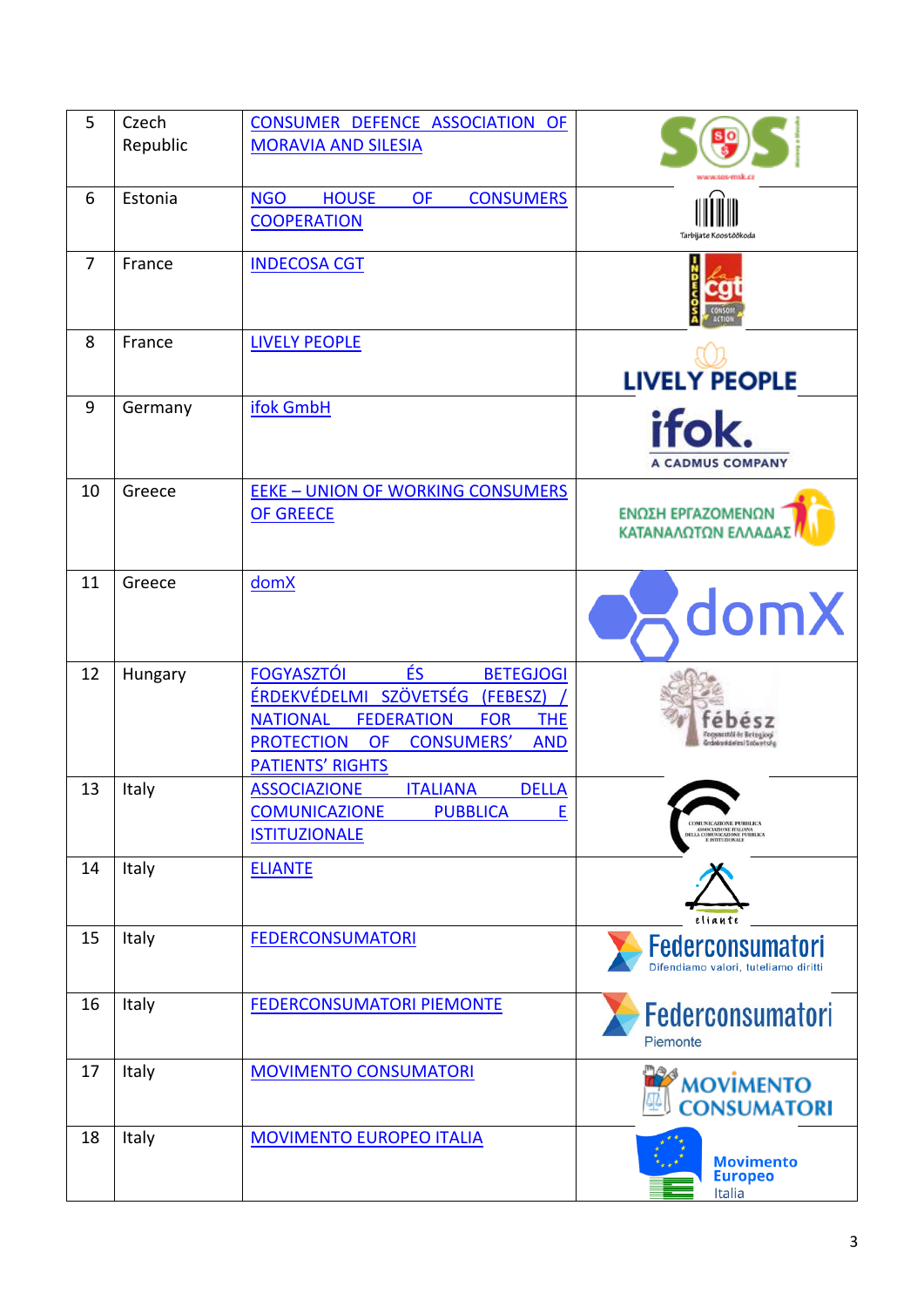| 19 | Italy              | <b>NEXT ENERGY CONSUMER</b>                                                                                                                        | NextEnergyConsumer                                                           |
|----|--------------------|----------------------------------------------------------------------------------------------------------------------------------------------------|------------------------------------------------------------------------------|
| 20 | Italy              | <b>THE GOOD LOBBY ITALIA</b>                                                                                                                       | THE<br>good                                                                  |
| 21 | Italy              | <b>ADOC</b>                                                                                                                                        | ientamento                                                                   |
| 22 | Latvia             | <b>IMPACT 2040</b>                                                                                                                                 | IMPACT                                                                       |
| 23 | Latvia             | <b>TALENTED BORDERS</b>                                                                                                                            | talented<br>borders                                                          |
| 24 | Lithuania          | <b>CONSUMER RIGHTS PROTECTION CENTER</b><br><b>NGO "SAUGOK SAVE"</b>                                                                               | saugo                                                                        |
| 25 | Lithuania          | <b>LIETUVOS</b><br><b>NACIONALINĖ</b><br><b>VARTOTOJŲ</b><br>FEDERACIJA / LITHUANIAN NATIONAL<br><b>CONSUMER FEDERATION</b>                        |                                                                              |
| 26 | Lithuania          | VARTOTOJŲ TEISIŲ GYNIMO CENTRAS/<br>LITHUANIAN CONSUMER ASSOCIATION                                                                                | VARTOTOJŲ TEISIŲ GYNIMO CENTRAS                                              |
| 27 | Malta              | ASSOCIATION FOR CONSUMER RIGHTS<br>(ACR)                                                                                                           |                                                                              |
| 28 | Malta              | <b>MALTA FOOD BANK FOUNDATION</b>                                                                                                                  | <b>JAACDC</b><br>Malta Food Bank Foundatio                                   |
| 29 | Moldova            | <b>INSTITUTE FOR RURAL INITIATIVES</b>                                                                                                             | <b>INSTITUTE FOR</b><br><b>RURAL INITIATIVES</b>                             |
| 30 | <b>Netherlands</b> | <b>European Empowerment for Customised</b><br><b>Solutions (EPECS)</b>                                                                             | European Patients Empowerment<br>for Customised Solutions<br><b>De</b> epecs |
| 31 | Poland             | FUNDACJA KUPUJ ODPOWIEDZIALNIE /<br><b>BUY RESPONSIBLY FOUNDATION</b>                                                                              | $\left[$ kupuj odpowiedzialnie $\left\  \cdot \right\ $ e                    |
| 32 | Portugal           | <b>ASSOCIAÇÃO</b><br><b>SAÚDE</b><br><b>EUROPEIA</b><br><b>DE</b><br><b>EDUCATIVA</b><br><b>PREVENTIVA</b><br>E<br><b>EM</b><br><b>EPIGENÉTICA</b> | AESEP <sup>1</sup>                                                           |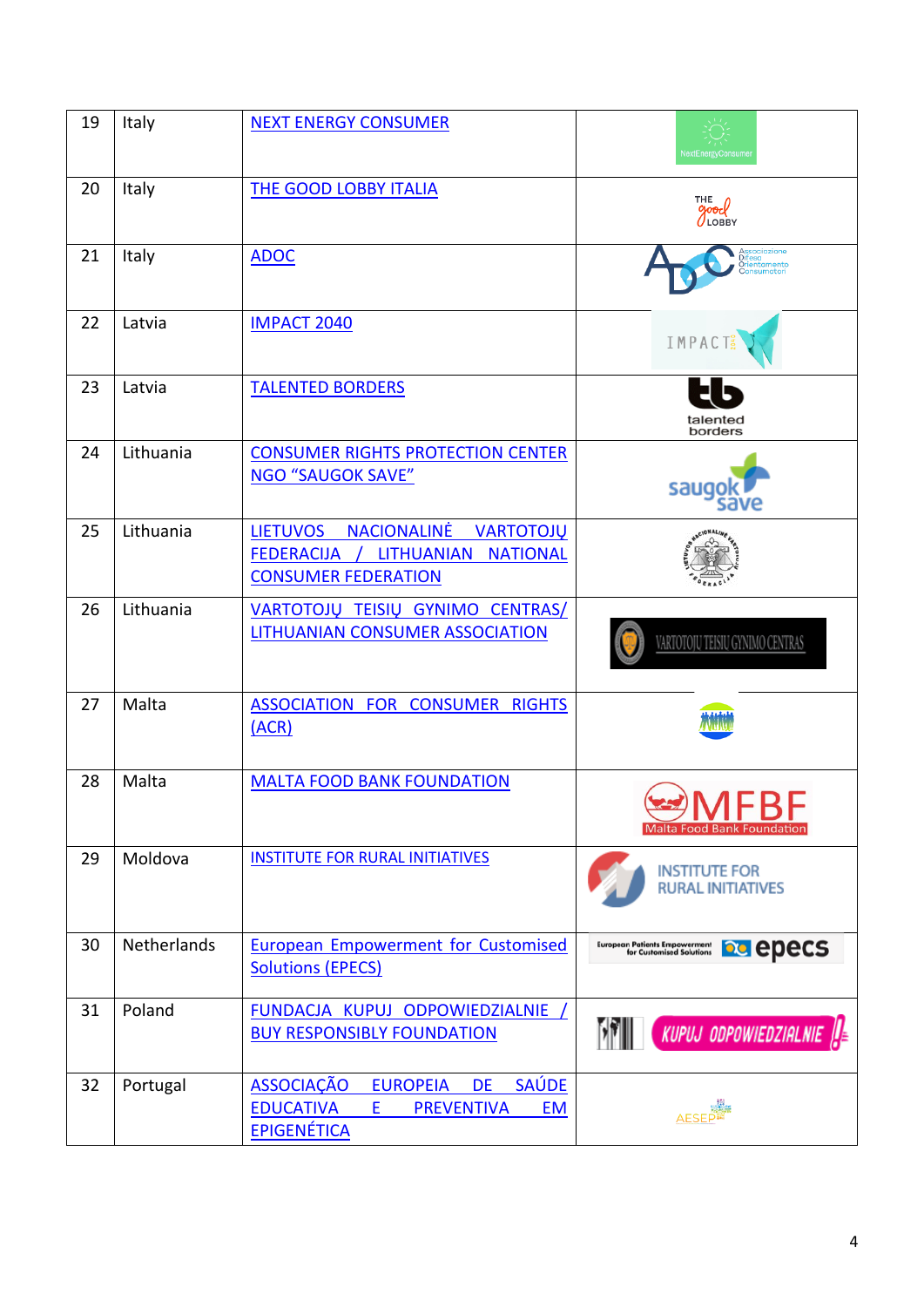| 33 | Romania  | <b>FEDERATIA</b><br><b>ASOCIATIILOR</b><br><b>DE</b>                                      |                                                                         |
|----|----------|-------------------------------------------------------------------------------------------|-------------------------------------------------------------------------|
|    |          | <b>CONSUMATORI</b> /<br><b>CONSUMERS'</b><br><b>FEDERATION</b><br><b>THE</b><br><b>OF</b> | Federația Asociațiilor<br>de Consumatori                                |
|    |          | <b>ASSOCIATIONS</b>                                                                       |                                                                         |
|    |          |                                                                                           |                                                                         |
| 34 | Serbia   | <b>CONSUMERS CENTER OF SERBIA - CEPS</b>                                                  | <b>CENTAR</b><br><b>CEPS</b><br>POTROŠAČA                               |
|    |          |                                                                                           | <b>SRBIJE</b>                                                           |
| 35 | Serbia   | ZAPADNOBALKANSKI INSTITUT / WESTERN                                                       |                                                                         |
|    |          | <b>BALKANS INSTITUTE</b>                                                                  | Western Balkans Institute                                               |
|    |          |                                                                                           |                                                                         |
| 36 | Slovakia | <b>ASOCIÁCIA</b><br>SPOTREBITEĽSKÝCH                                                      |                                                                         |
|    |          | SUBJEKTOV SLOVENSKA/ ASSOCIATION                                                          |                                                                         |
|    |          | <b>CONSUMER</b><br><b>ORGANISATIONS</b><br><b>OF</b><br><b>IN</b><br><b>SLOVAKIA</b>      |                                                                         |
|    |          |                                                                                           |                                                                         |
| 37 | Slovakia | OCHRANA SLOVENSKÝCH SPOTREBITEĽOV<br>/ SLOVAK CONSUMERS PROTECTION                        |                                                                         |
|    |          |                                                                                           | Ochrana slovenských spotrebiteľov<br><b>Slovak Consumers Protection</b> |
|    |          |                                                                                           | spotrebiteľské združenie na ochranu slovenských spotrebiteľov           |
| 38 | Slovakia | ZDRUŽENIE OBCIANSKEJ SEBAOBRANY                                                           |                                                                         |
|    |          | <b>ASSOCIATION OF CIVIL SELF-DEFENSE</b>                                                  |                                                                         |
|    |          |                                                                                           |                                                                         |
| 39 | Slovenia | <b>EUPORTAL.SI</b>                                                                        | EUPORTAL.SI                                                             |
|    |          |                                                                                           |                                                                         |
| 40 | Slovenia | SIBAHE - SLOVENSKA BANKA HRANE                                                            |                                                                         |
|    |          | <b>SIBAHE - SLOVENIAN FOODBANK</b>                                                        |                                                                         |
|    |          |                                                                                           | slovenian SIBAIIE                                                       |
| 41 | Slovenia | DRUŠTVO KULTLAB CELJE / KULTLAB CELJE                                                     |                                                                         |
|    |          | <b>SOCIETY</b>                                                                            |                                                                         |
|    |          |                                                                                           |                                                                         |
| 42 | Slovenia | ZDRUŽENJE ZA PRAVIČNOST IN NADZOR /                                                       | ZORUŽETIJE ZA PRAVIČTJOST IT TJAOZOR                                    |
|    |          | ASSOCIATION FOR JUSTICE AND CONTROL                                                       | ASSOCIATION FOR JUSTICE ΑΠΟ CONTROL                                     |
|    |          |                                                                                           |                                                                         |
| 43 | Spain    | ADICAE - CONSUMIDORES CRITICOS,                                                           |                                                                         |
|    |          | <b>RESPONSABLES Y SOLIDARIOS</b>                                                          | Consumidores críticos, responsables y solidarios                        |
|    |          |                                                                                           |                                                                         |
| 44 | Spain    | CONSUMUR - ASOCIACIÓN MURCIANA DE                                                         |                                                                         |
|    |          | <b>CONSUMIDORES REDEX CONSUMO</b>                                                         |                                                                         |
|    |          |                                                                                           |                                                                         |